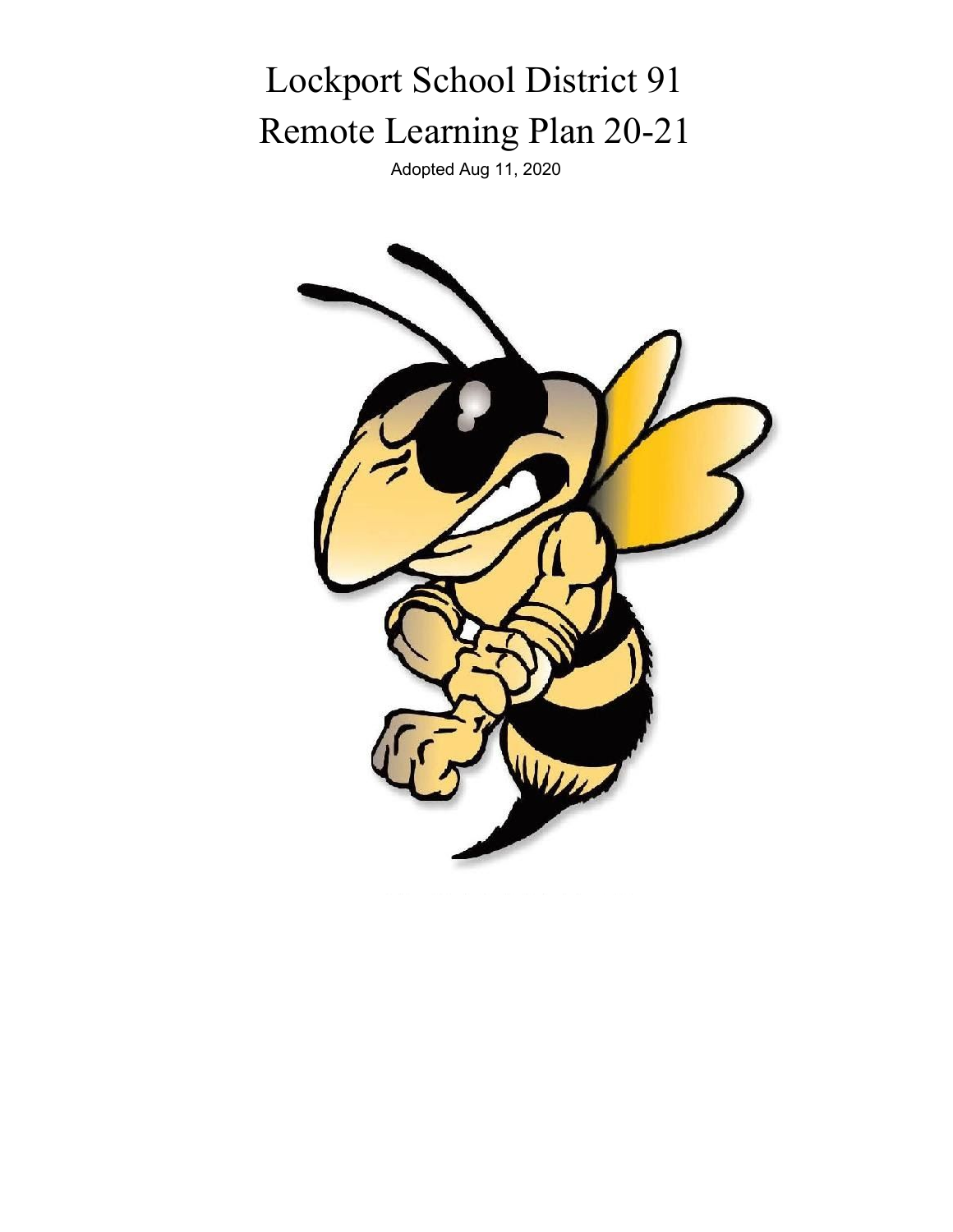### **Table of Contents**

| Remote Learning Plan 20-21                         |                 |  |
|----------------------------------------------------|-----------------|--|
| Devices for Remote Learning                        | 3               |  |
| <b>Home Internet Access</b>                        | 4               |  |
| <b>Meal Distribution</b>                           | 5               |  |
| <b>Full Remote meals</b>                           | 5               |  |
| Procedure for pick-up                              | 5               |  |
| <b>Meals in Blended Learning</b>                   | 5               |  |
| <b>Communication Plan</b>                          | 6               |  |
| Social Emotional Supports to students and families |                 |  |
| Social Emotional Learning (SEL)                    |                 |  |
| <b>Special Populations</b>                         |                 |  |
| Length of the Remote Learning Day                  |                 |  |
| Attendance                                         | 8               |  |
| Professional Development                           |                 |  |
| <b>Remote Learning Lessons</b>                     |                 |  |
| Sample Schedule                                    |                 |  |
| 11                                                 |                 |  |
| Grading                                            | 12 <sup>°</sup> |  |
| Grading in Remote Learning                         | 12              |  |
| <b>Grading Policies</b>                            | 12 <sup>2</sup> |  |
| <b>Grading Scale</b>                               | 13              |  |
| Transition to on-site Learning                     |                 |  |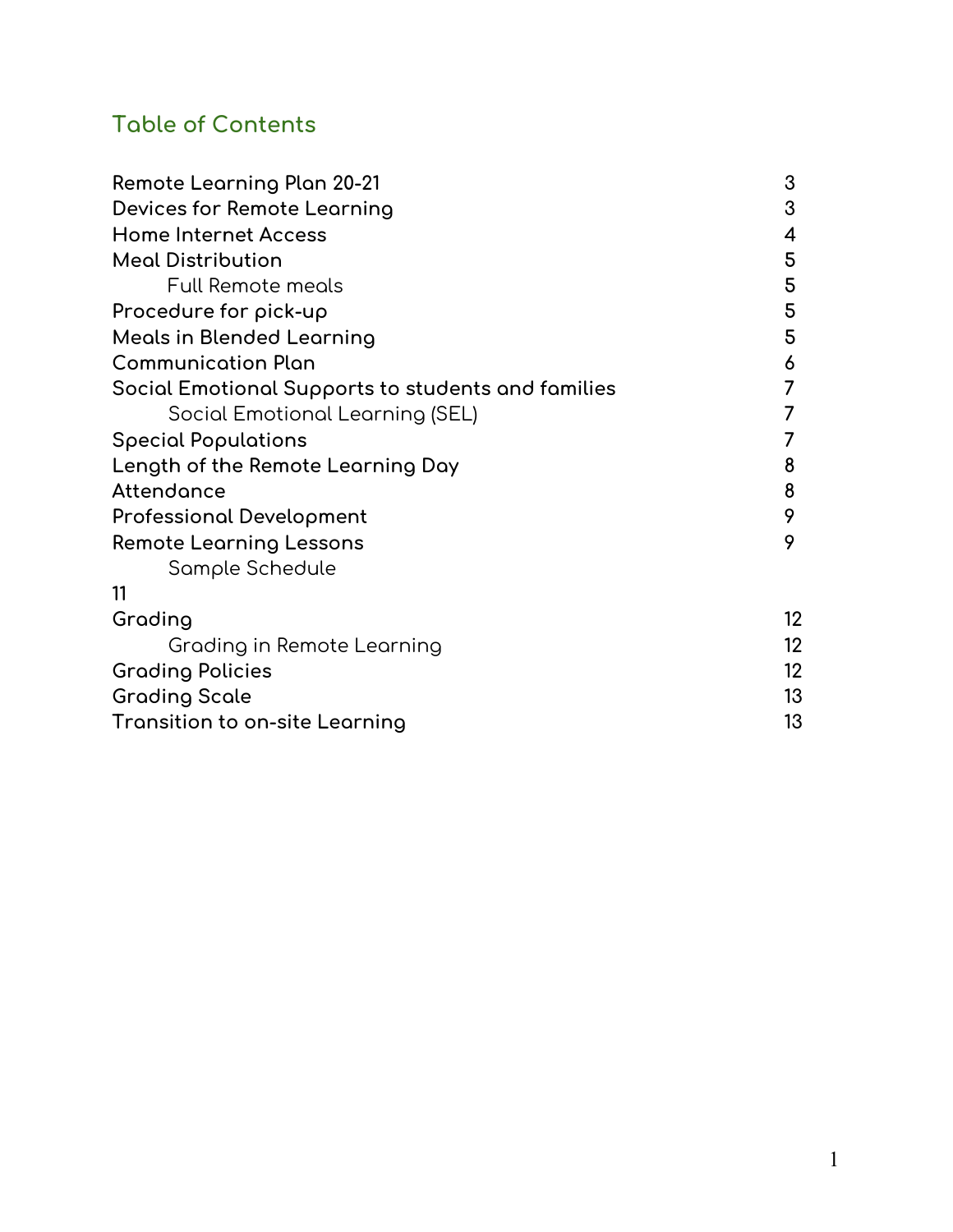## Remote Learning Plan 20-21

The safety and wellness of D91 students and their families is central to our educational mission. This plan is a reflection of our desire to promote health while lowering risks in our community. To that end, we submit this remote plan for emergency closings to enable teaching and learning outside the traditional classroom.

Remote learning benefits students by:

- Providing the opportunity to learn in a blended or remote environment that has been curated by a professional teacher
- Promoting skills that are reflective of real-world learning
- Providing opportunities for students to receive social-emotional support
- Providing families access to school mental health and nursing professionals
- Engaging in curriculum which reflect state learning standards
- Enhancing technical and organizational skills sought by employers and colleges

Remote learning provides benefits to the LEA as well, affording schools the opportunity to limit instructional days lost to national crisis or inclement weather. Flexibility to provide emergency institute days is essential to the smooth operation of the district and the provision of staff resources without disrupting the educational process.

We know that remote learning can not replace the opportunity for Lockport D91 students to be face-to-face with their professional teacher, but we believe our remote learning plan is of a quality that will truly benefit our students and prevent learning loss on days off of school.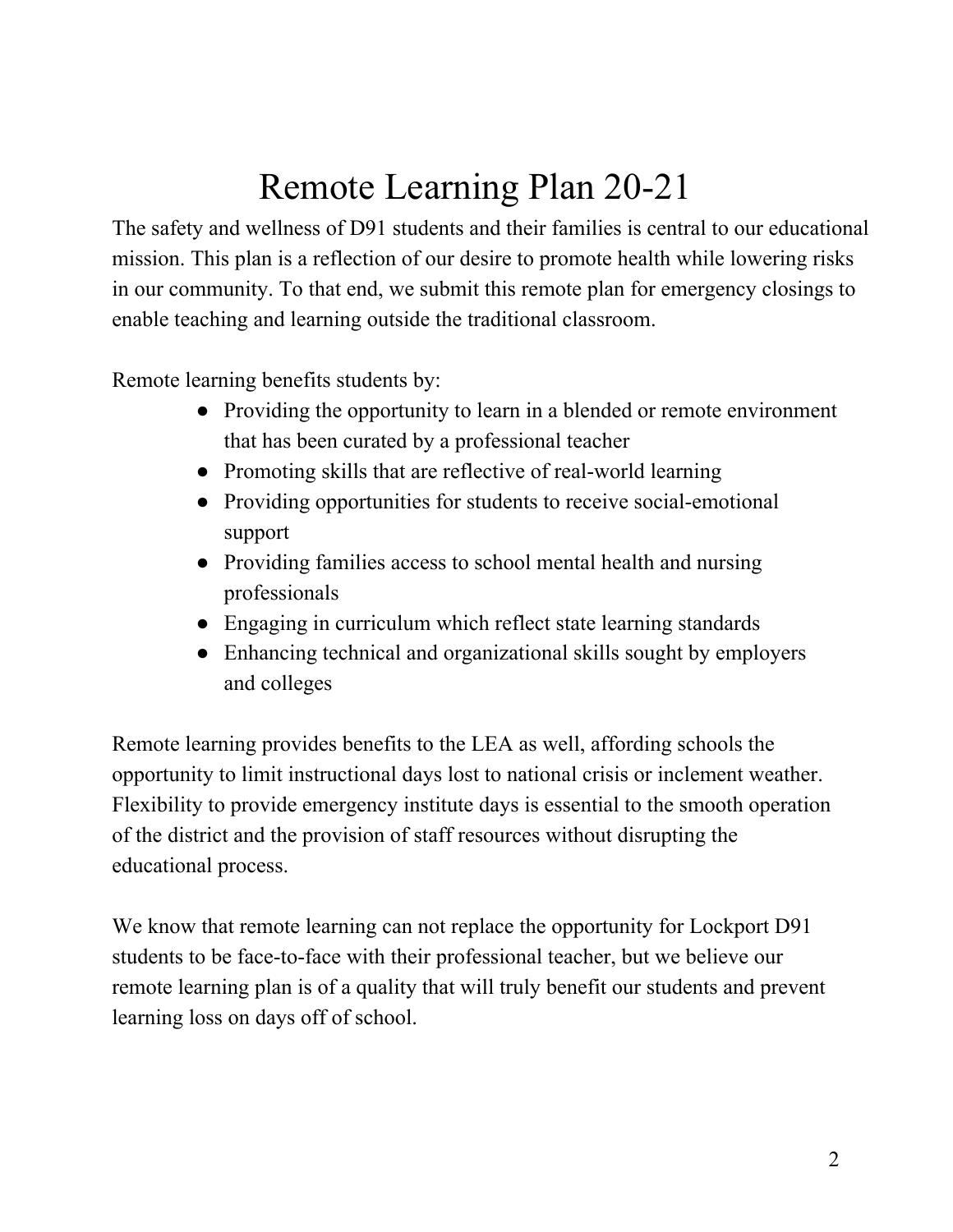#### **Devices for Remote Learning**

The district provides chromebooks for each learner to utilize for remote learning. Families with no WIFI internet access should contact the superintendent or technology director in order to explore your options. Furthermore, teachers and other related service professionals will design alternate paper based activities for students whose instructional objectives or capabilities require such adaptations. Similar accommodations will be provided to students who are unable to access technology despite the district's outreach.

All students are assigned Google Suite for Education login credentials upon enrollment and utilize the platform as a regular part of their learning. A parent tutorial for google classroom can be found [here.](https://www.youtube.com/watch?v=xfgqtCi7hdo) A variety of tools within the Google Classroom platform can be used by classroom teachers, student services, and building/district leaders to verify that instructional requirements are underway. Faculty will be available to support student learning and answer any questions. The accessibility of Remote Learning options for all students is paramount to the success of the plan**.**

#### **Home Internet Access**

Based on an internal survey, 98% of our students have access to reliable internet service at home. Additionally, based on the continual direct contact rates provided by our ongoing electronic messaging reports, we verify the 99% access rate frequently. The school staff will work with individual families to provide solutions as needed (e.g. access to reduced rate programs, etc.). If there is a power outage or another issue out of the families control; staff will work with the student/parent to make arrangements for an opportunity for the work to be completed. The child will not be penalized for such an occurrence. Parents should reach out to the building principal to make these arrangements.

Google Classroom is designed to be used on any web-enabled device and can be reliably used with even the most basic internet connections.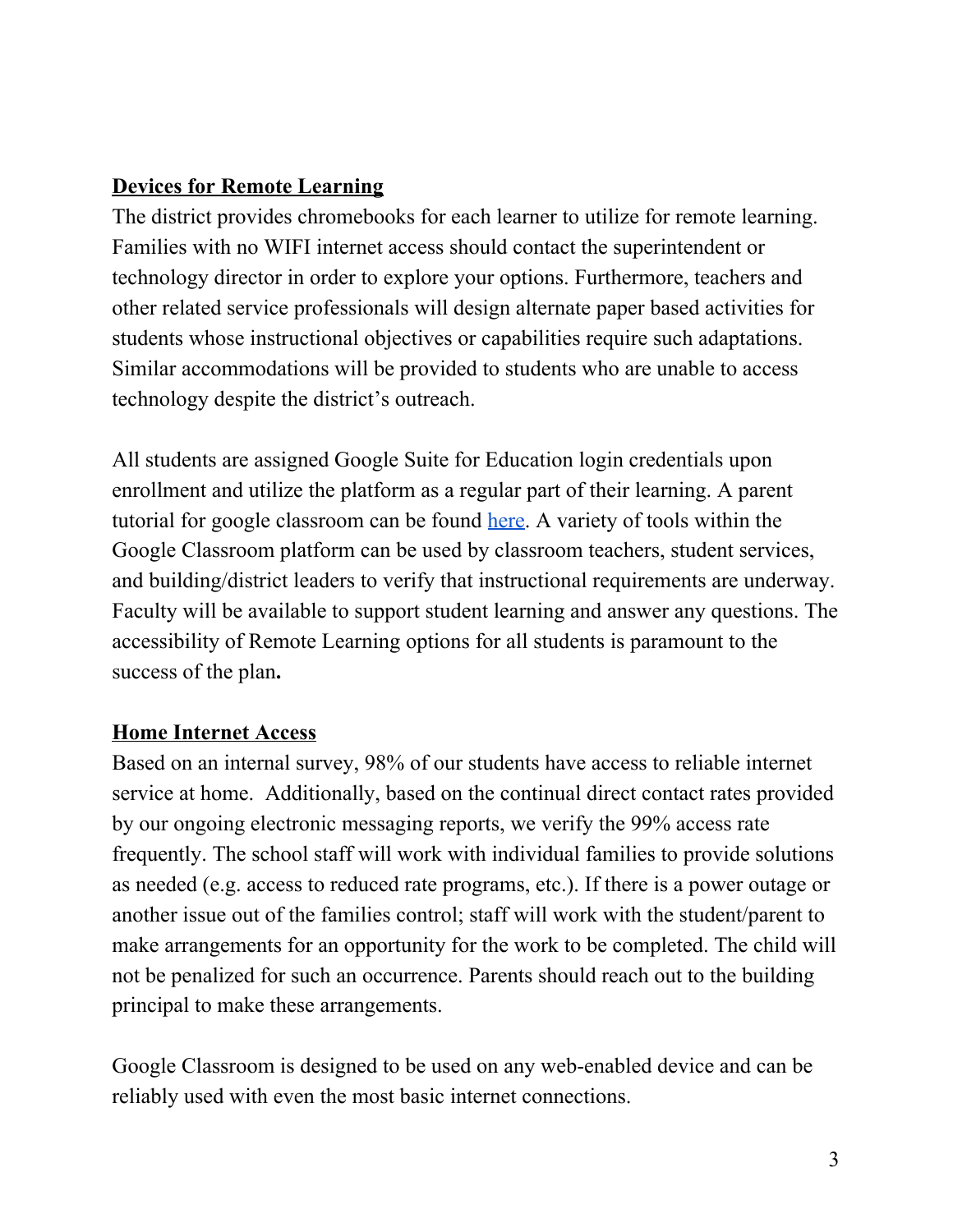#### **Meal Distribution Full Remote:**

If the district is in full remote learning, a Meal Pick-up Schedule will be created in partnership with Quest Foodservice at Lockport Township High School. Lockport District 91 would offer pick up daily at a time to be determined for Breakfast and Lunch. D91 students can preorder their meals and those approved for free and/or reduced lunch would continue to receive meals at no/reduced cost. Meals will be available during the entire period of remote learning.

Please email  $\frac{ikoziol(@d91.net}{m}$  with any questions. We ask that you notify us at least one business day in advance if you will be participating in Meal Pick-up.

#### **Procedure for picking up meals**:

- Access Kelvin Grove from 8th Street by turning into the driveway that leads to the playground.
- Drive past the playground and stop outside of Door 9.
- Honk Stay In Your Vehicle Unless On Foot (Knock if not in vehicle).
- A food service distributor will ask your last name and will return to your vehicle with the grab and go sacks.
- Children can access meals on their own; parents are not required to be present at distribution.

#### **Blended Learning:**

If the district is utilizing a blended learning model with onsite and remote attendance days, breakfast and lunch will be provided on site during student attendance days and meals will be provided for days that they are not on site. D91 students can preorder their meals and those approved for free and/or reduced lunch would continue to receive meals at no/reduced cost. Please email your building's lunch program manager with any questions.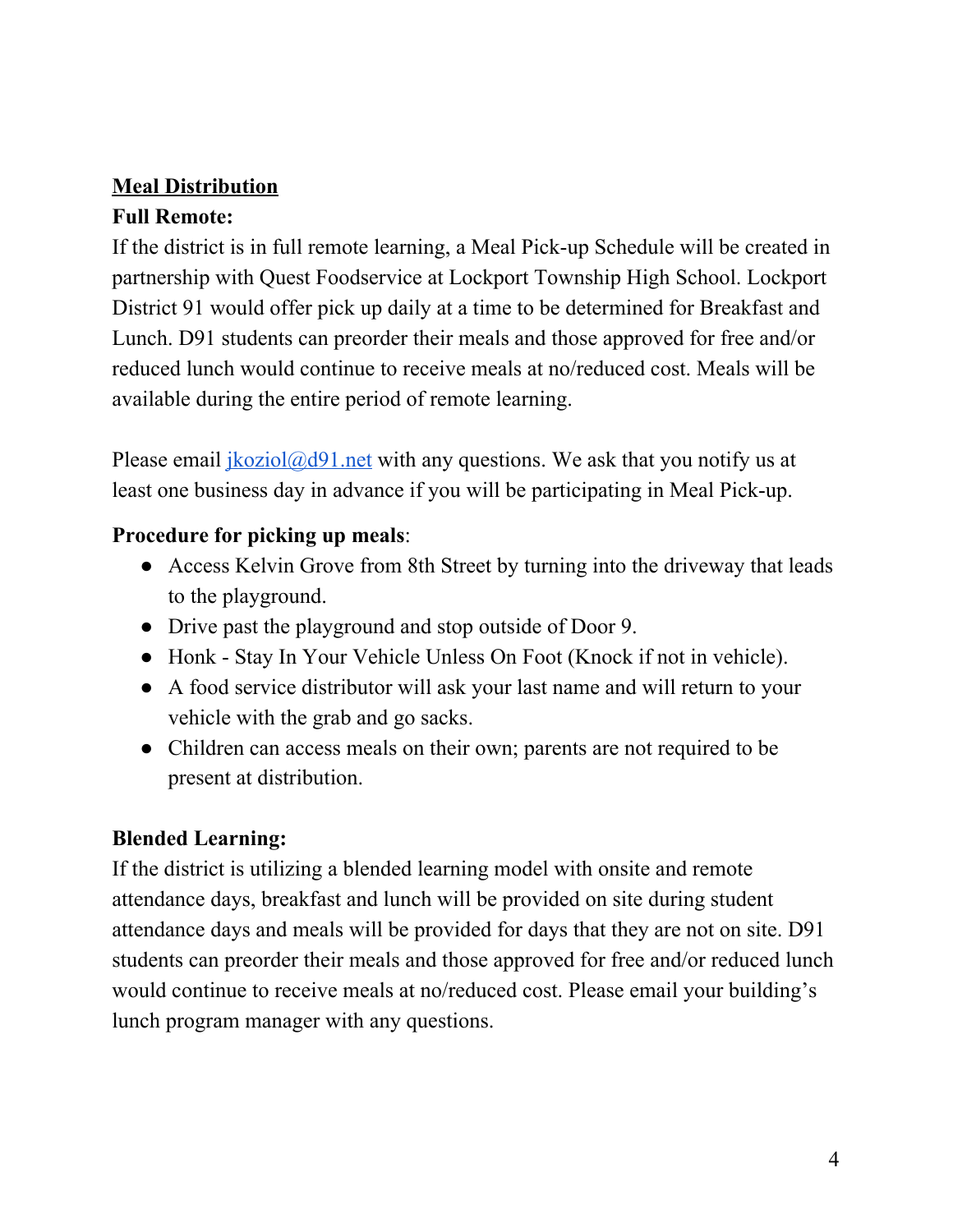#### **Communication Plan**

Our priority during this period of remote learning is the safety, health, and well-being of our students, staff and families. The district wishes to partner with families to keep children emotionally and physically safe, fed, and engaged in learning. It is not the intention of remote learning for parents to become the sole provider of educational content, but our schools rely heavily on your support. With a strong partnership between home and school, we can keep students progressing emotionally and academically during an unprecedented time.

Regular communication will be provided to keep students actively engaged, provide structure, and alleviate stress and uncertainty. Lockport District 91 utilizes [www.d91.net](http://www.d91.net/) and ParentSquare as the primary messaging tools. The district webmaster frequently updates the website with information stakeholders may need. Parents are encouraged to install the ParentSquare app or visit the ParentSquare website to view all posts and relevant information; families may receive mass or targeted text messages, voice calls and/or emails through the platform as well. Parents can create their ParentSquare accounts to receive messages in the language of their choice and can use Google translate to interact with the website. Social media may also be used to amplify messages sent via ParentSquare or posted to the website.

Parents can communicate with staff via email, Parent Square, or phone at 815-838-0837; please refer to the staff directory on the website, [D91.net.](http://d91.net/)

All teachers will be assigned a laptop or chromebook for use at home for Remote Learning days in order to offer services through Google Classroom. Students will be provided with specific options for daily communication with their teacher(s) through Google Classroom. These may include email, Google meet/hangout, or other educational technologies. An assignment schedule will be provided each week for student and parent reference and will be housed on the district website in the remote learning section.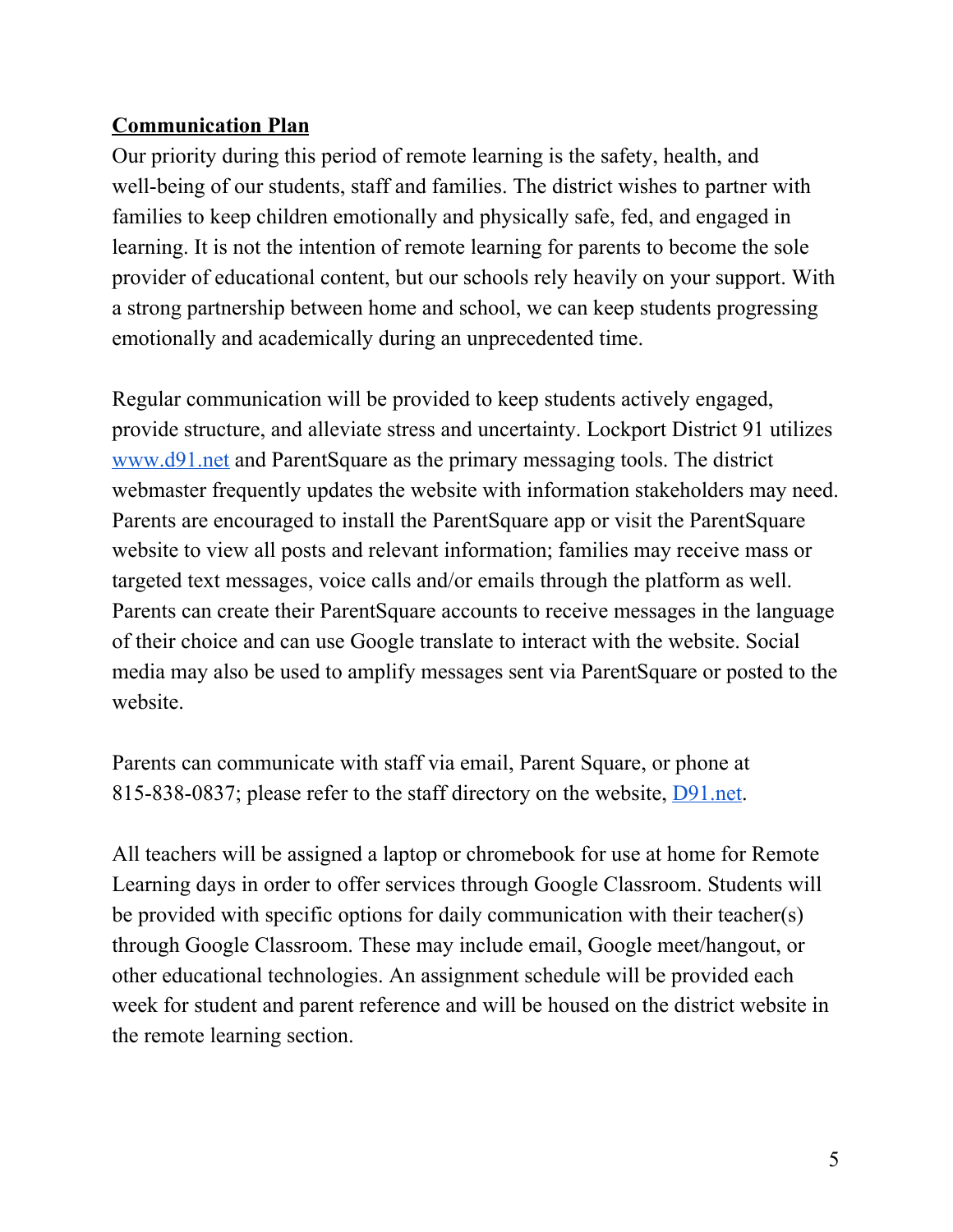#### **Social Emotional Supports to Students and Families**

D91 Nurses & Social Workers Available to Parents/Guardians & Students: Hours: 8:30-3:00 on remote learning days (Please see school calendar)

#### **Social Emotional Learning (SEL):**

Our vision for remote learning includes the continuation of Social Emotional lessons in order to address students' social and emotional needs. Parents and students will be surveyed to gather information regarding the effects of the transition to remote learning has had on families. Students in all grade levels will receive a weekly social emotional lesson during remote learning (delivered as Second Steps, Morning Mindfulness, Guidance, Advisory, or Behavioral Support). Students who desire additional support are directed to reach out to their school social worker and an individual plan of support may be put in place. Staff members are encouraged to:

- Provide opportunities for positive feedback/connection
- Acknowledge students' current situation and context
- Provide students with appropriate supports to process events
- Utilize trauma-informed practices, when possible
- Utilize school and community resources to provide mental health supports

#### **Special Populations:**

Students with special needs (IEP and 504), English learners, or students facing homelessness/foster care will benefit from individual outreach from case managers, practitioners and other related service providers to meet the needs of the learner. Students receiving English Language learner support, Title I, or RTI supports will continue to receive those services through their current practitioner.

Special education students' parents/guardians should expect communication from the case manager. Parents/guardians can contact Mr. Larry Spencer for assistance at extension 1138 or  $l<sub>s</sub>pencer@d91.net$ . Parents of students with 504 plans may contact their building principal with questions or concerns.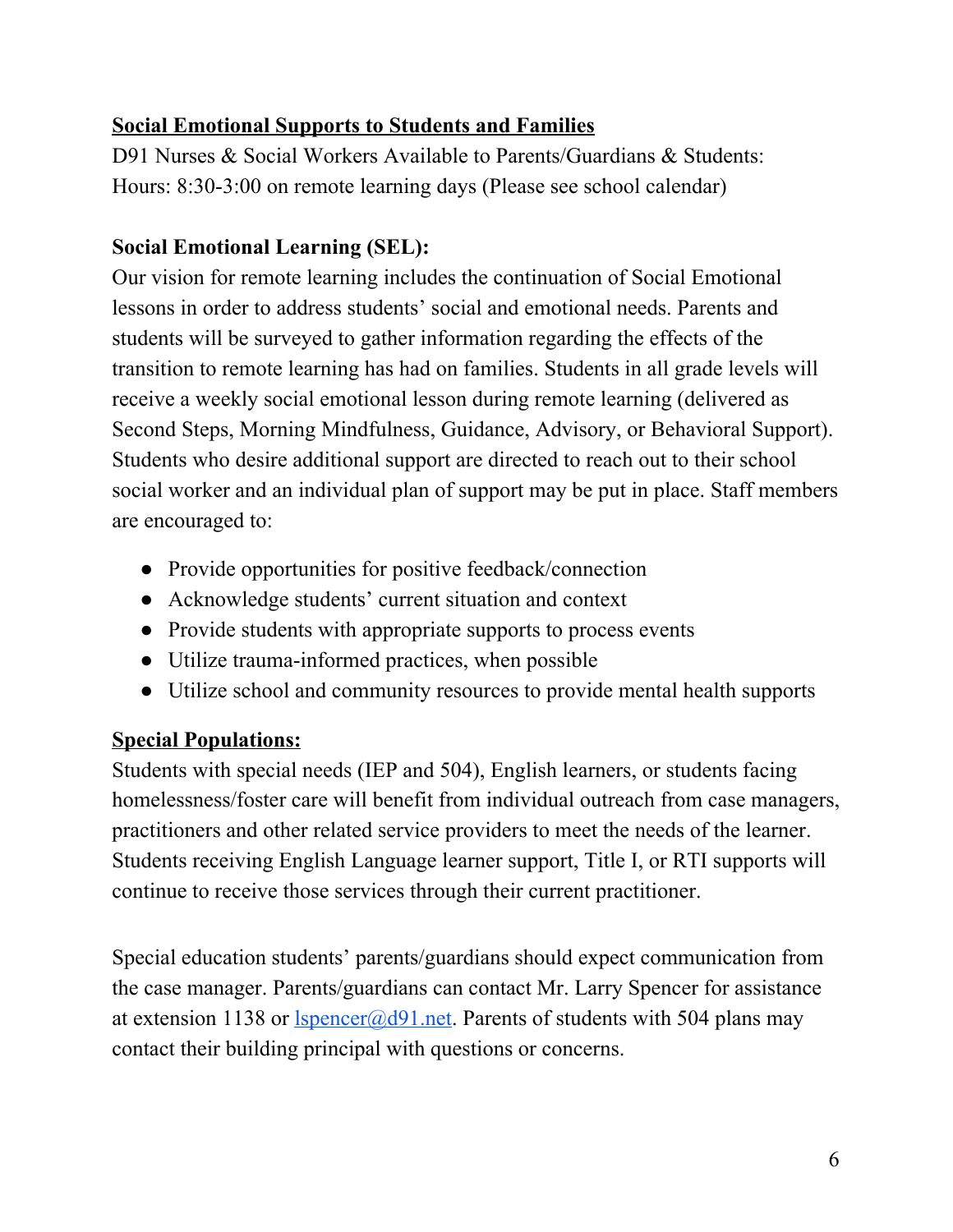Students struggling with homelessness and/or change in living situation may contact our Homeless Liaison, Mr. John Jennings at extension 1105 o[r](mailto:jjennings@d91.ne)  $ijennings@d91.net$ ; families of foster children can contact the Foster Child Liaison, Mrs. Jaime Koziol at extension 2104 or  $\frac{jkoziol(@d91.net.}{ikoziol(@d91.net.}$ 

Students in these groups may receive more frequent communication, including email, phone, and other methods of communication (Google Classroom and Meet). Remote learning opportunities will be synchronous and asynchronous sessions, which may include teletherapy, flexible instruction, paper based resources, materials based on the IEP, or other modalities appropriate to the needs of the individual student. The goal is to provide appropriate learning activities that meet the criteria of the 504, IEP, or RTI plan.

#### **Length of the Remote Learning Day**

Schools will ensure and verify 5 clock hours of instruction or work as required by Illinois school code for students participating in a remote learning day. Illinois Public Act 101-0012 states the requirement that a school day consists of a minimum of five hours of instructional time, and allows students to engage in remote learning.

Flexibility will be built into the daily plans to ensure each child is able to engage appropriately by grade level and achieve 2.5 hours of live instruction daily.

#### **Attendance**

Student attendance will be recorded in Infinite Campus based on attendance in synchronous sessions on remote learning days.

Students will engage in learning activities each day following a grade level schedule. Students who attend sessions and accomplish independent assignments will be considered present. Students who do not attend sessions or accomplish independent assignments are considered absent.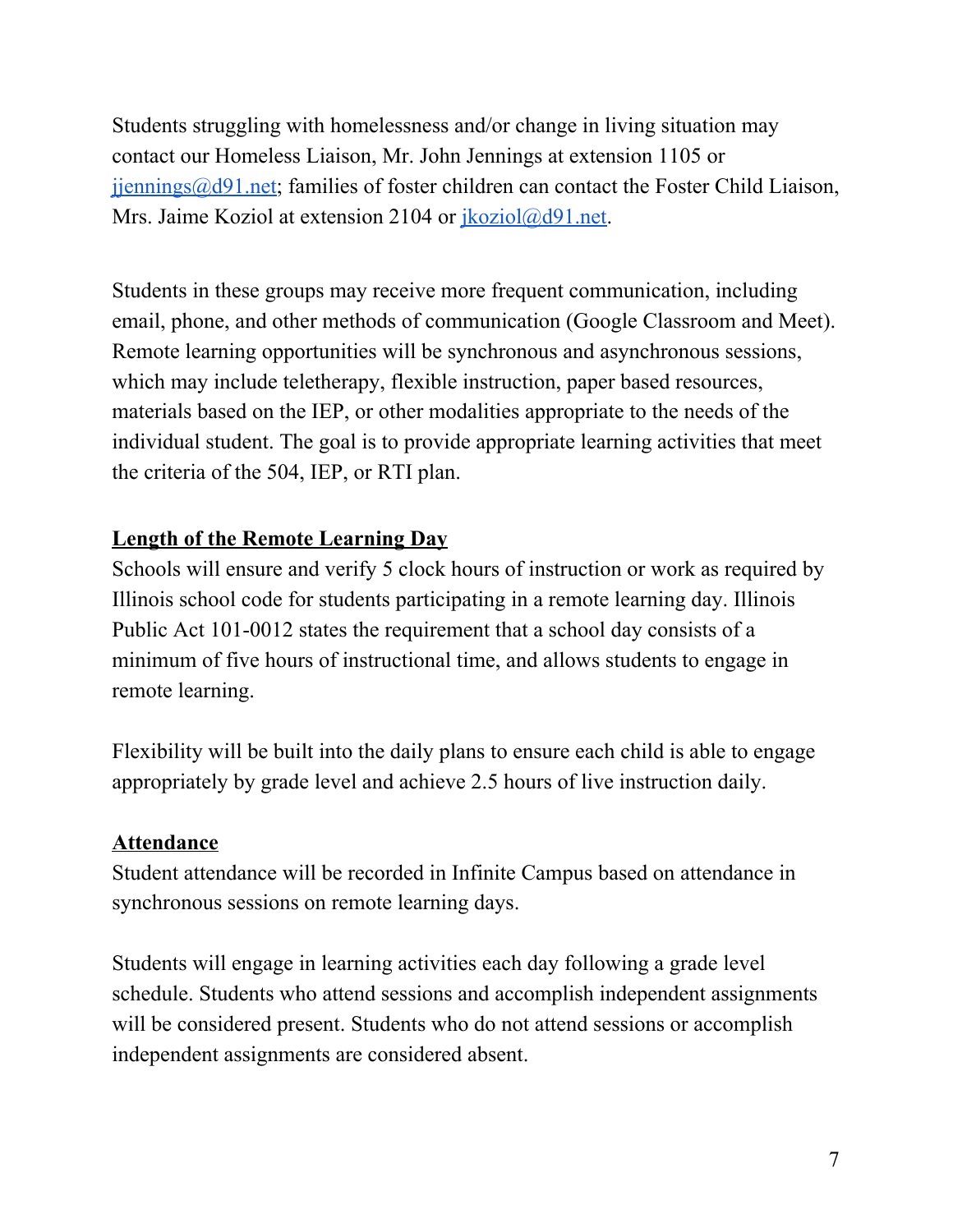Students will not be penalized for absences caused by computer problems, power outage, or circumstances beyond their control. Caregivers must communicate such difficulties as early in the academic day as possible, so technical assistance can be provided when possible. School personnel will document attempts made to engage the student via email, phone logs, and Google Classroom comments.

Parents should call the student attendance line at (815)838-0737 (press 1) if their child will not be in attendance each day by 9:00am. Proactive communication will ensure the remote assignments remain available; we desire to give students flexible timeframes to redo and/or submit at a later date if circumstances require excused absences per the Illinois School Code.

Each assignment completed will be given feedback and the opportunity for corrections or improvements. To monitor student progress on assignments, teachers and school/district leaders have access to progress dashboards.

#### **Professional Development**

The 20-21 School Year will start with five remote learning professional development days to provide teachers and support personnel with strategies and skills to enhance the remote learning experience. Those that are absent will need to meet with their building administrator independently to review the provided information. A wide variety of available remote learning resources, strategies, options, and examples will be provided for teacher reference and collaboration. Building principals and the curriculum coordinator will offer ongoing professional development and/or support to ensure successful implementation of the Remote Learning Plan through the academic term. The Remote Learning Plan will be reviewed and staff will be trained annually.

#### **Remote Learning Lessons**

Teachers will design worthwhile learning activities that are reflective of the high quality instruction intended in the core curriculum. On remote learning attendance days, teachers will provide synchronous and asynchronous instruction via the district's learning management system. Teachers will use online components for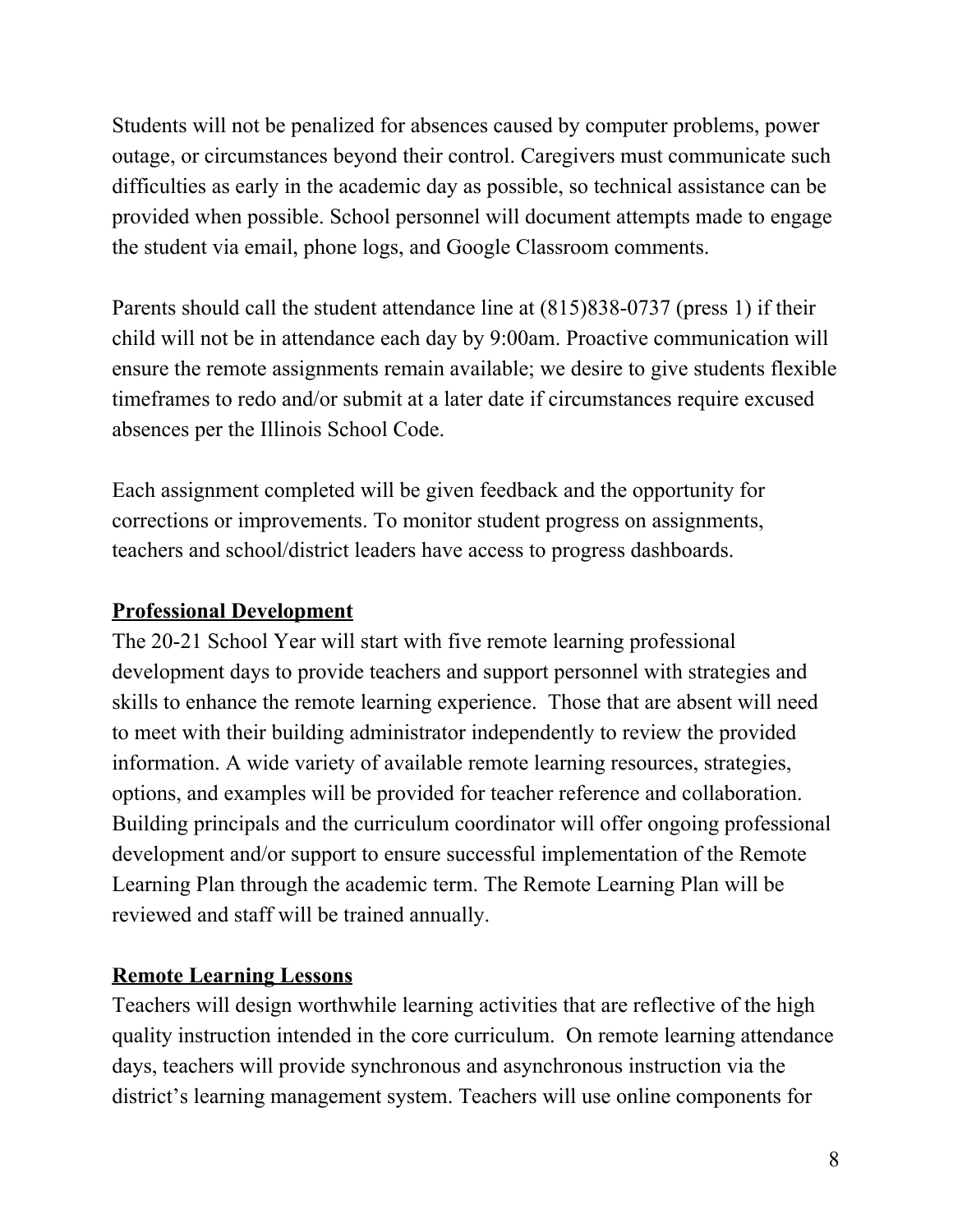curricular elements already board adopted and familiar to the student (ie. Go Math, StemScopes, Discovery Education, Sadlier, My World, Early Explorers, Superkids, Google Classroom). In order to create the best possible alternate learning experience, teachers will collaborate with their grade level teams.

- Staff will be on premises unless prohibited by governance or inclimate weather.
- Each day is structured to achieve a minimum of 300 instructional minutes per grade level.
- Each grade level would have a unique schedule that allows core academic areas and specials.
- An assignment schedule will be provided each week for student and parent reference.
- Google Classroom will be utilized as the primary platform for academic content.
- All students in grades K-8 will receive exploratory and physical education instruction when remote.
- During remote learning, core content teachers will provide synchronous sessions to be recorded as asynchronous learning opportunities for students unable to attend the live-streamed session. Each student will be provided an ELA, Math, and a Science or Social Studies synchronous session daily. Teachers will include asynchronous activities correlated with the instruction from each subject daily.

The district recognizes the importance of our academic culture and will work to optimize the remote learning experience for all students. As a result, possible adjustments to the curriculum will be continually assessed with each academic team to create the highest quality programming possible.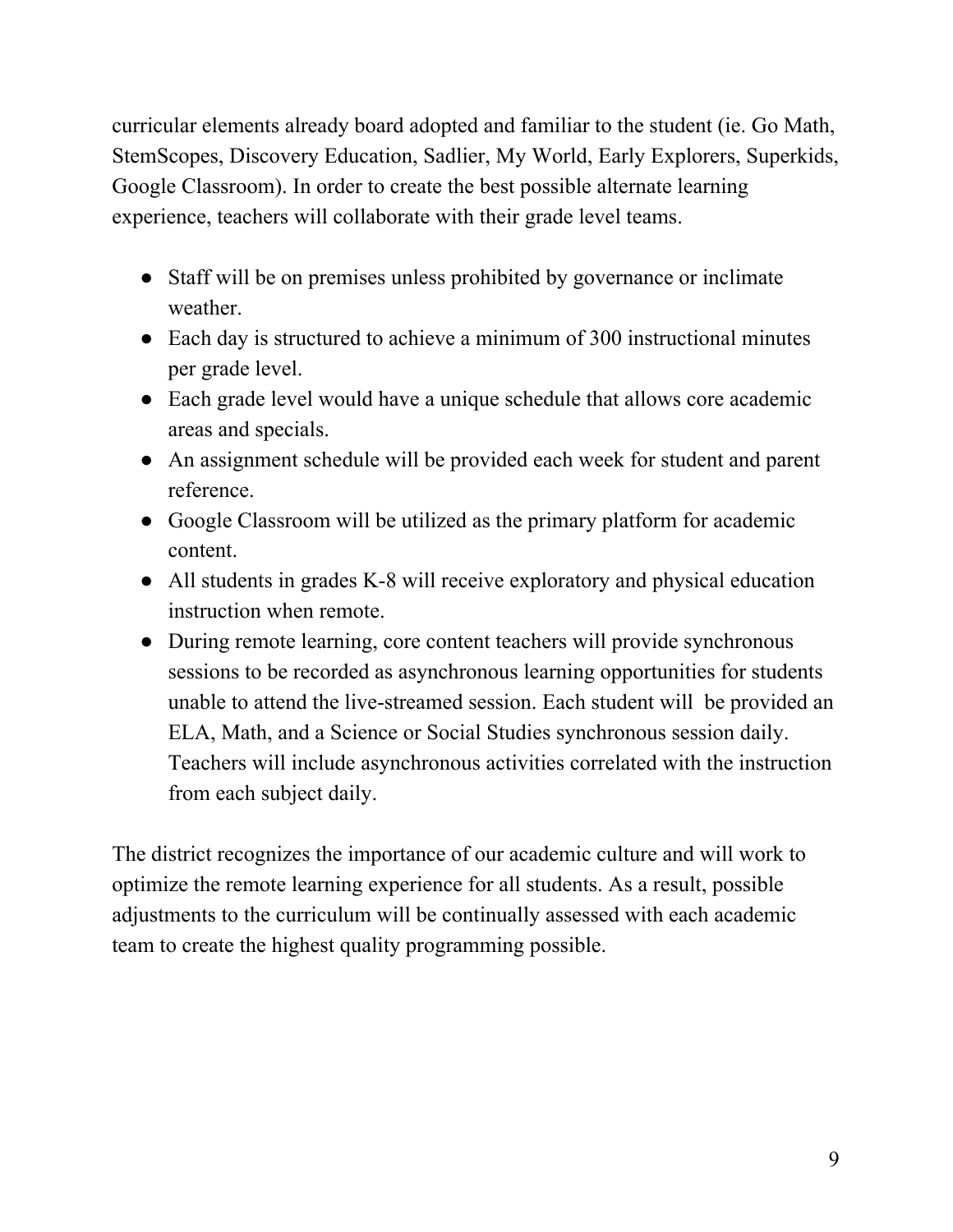An example remote learning day schedule is as follows:

| Times        | $K-5$                 | $6 - 8$      |
|--------------|-----------------------|--------------|
| 8:30-9:00    | Math                  | Exploratory  |
| 9:00-9:30    | Math                  | PE           |
| 9:30-10:00   | Specials              | Period 1     |
| 10:00-10:30  | Science               | Period 1     |
| 10:30-11:00  | <b>PE</b>             | Period 2     |
| 11:00-11:30  | Homeroom              | Period 2     |
| 11:30-1230   | Lunch                 | Lunch        |
| $12:30-1:00$ | <b>Social Studies</b> | Period 3     |
| $1:00-1:30$  | <b>ELA</b>            | Period 3     |
| $1:30-2:00$  | <b>ELA</b>            | Period 4     |
| $2:00-2:30$  | <b>ELA</b>            | Period 4     |
| $2:30-3:00$  | Advisory/RtI          | Advisory/RtI |

Learning activities may include videos, recorded instruction, learning resources, links, PDF's, assessments, blogs, games, or other activities required for a lesson. Materials will be digitized and made available to students in Google Classroom, and students will have appropriate workbooks as needed. Through Google Classroom, teachers have the ability to add web resources and files so that both students and families are able to access important learning materials.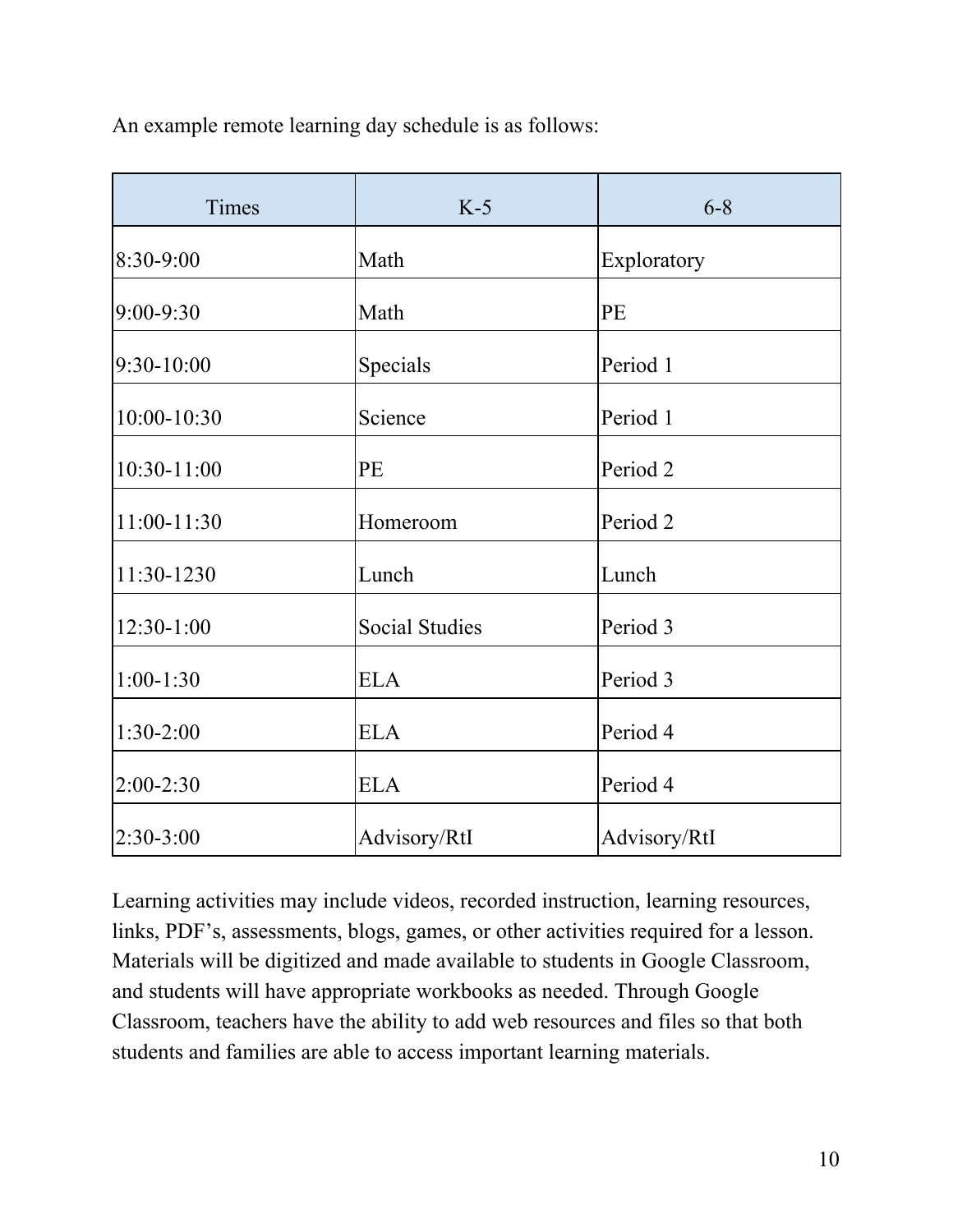Teachers and other related service professionals are empowered to design alternate paper-based activities for students whose instructional objectives or capabilities require such adaptations. Special education students, English learners, and other students receiving support services will benefit from individual outreach from practitioners and specialists to meet the needs of the learner.

#### **Grading**

During these unprecedented times, we prioritize the need to maintain a continuity of learning. We recognize the importance of providing feedback, assessing student progress, and learning. Synchronous and asynchronous work will contribute to a student's academic record similar to progress in on-site learning.

The emphasis for school work assigned, reviewed, and completed during the remote learning period is on grade level appropriate standard mastery. Students will be issued letter or standards-based grades as a measure of their progress toward mastery of grade-level content by subject area.

#### **Grading in remote learning will**:

- Provide meaningful feedback aimed at student progress
- Encourage students to be reflective
- $\bullet$  Be supportive
- Focus on student growth
- Be based on standards
- Follow all in classroom grading policies

#### **Grading Policies:**

- Students are allowed to turn in homework without penalty within the current unit of study up to the unit or module assessment.
- Upon request, students will be allowed the opportunity to retake an assessment and will receive the higher grade of the two assessments. The teacher will determine the criteria for students to be allowed to retake or make corrections on assessments.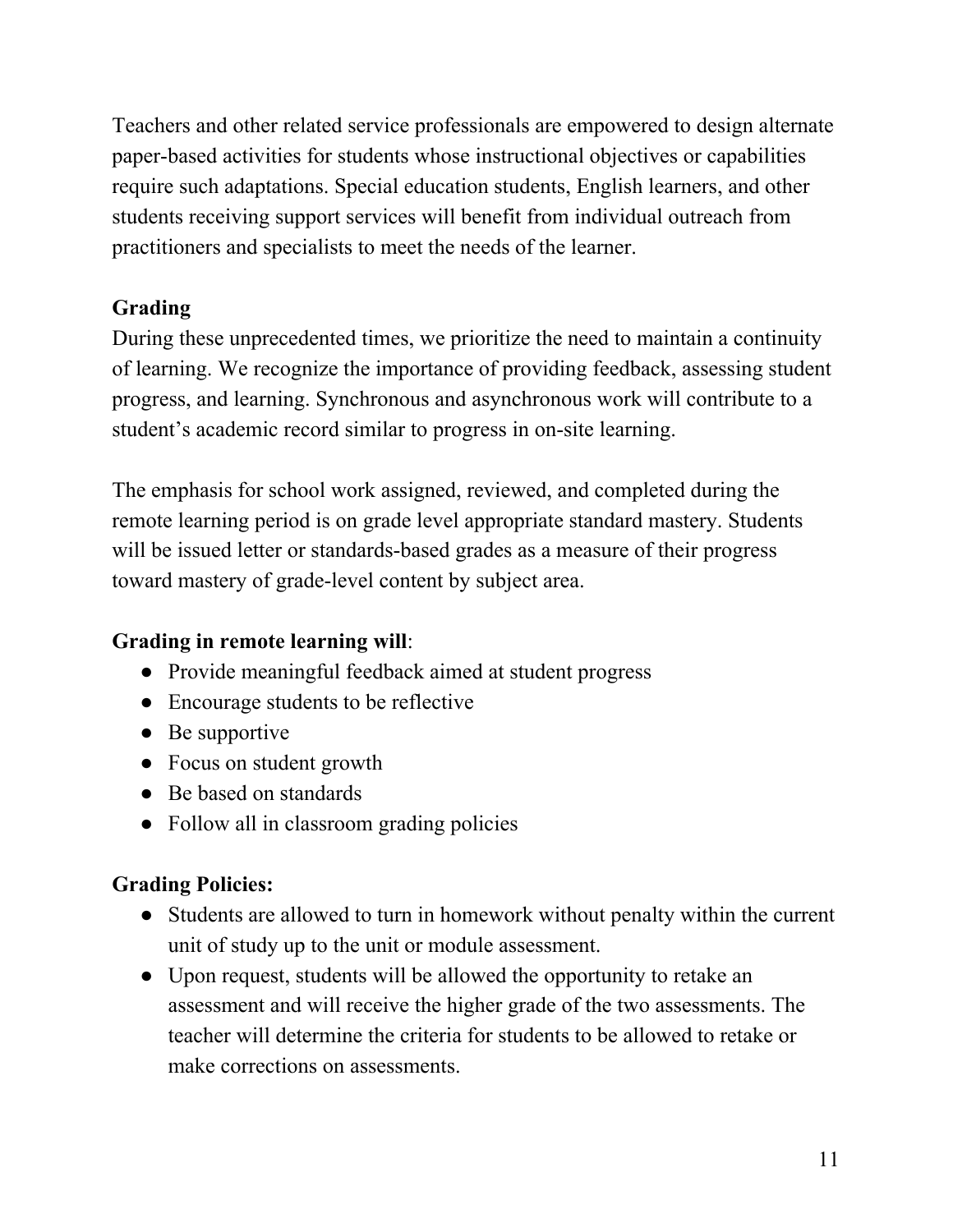#### **Grading Scale:**

| 100-99%       | $A+$           |
|---------------|----------------|
| 98-94%        | $\mathbf{A}$   |
| 93-92%        | $A-$           |
| 91-90%        | $B+$           |
| 89-85%        | B              |
| 84-83%        | $B-$           |
| 82-81%        | $C+$           |
| 80-75%        | $\overline{C}$ |
| 74-73%        | $C-$           |
| $72 - 71%$    | $D+$           |
| 70-66%        | D              |
| 65-64%        | $\mathbf{D}$   |
| 63% and below | F              |

#### **Transition to On-site Learning**

The district understands that partial or full remote learning may occur at any time due to factors outside of the control of the school system. The most effective instruction occurs in-person with the presence of a professional teacher, and the district is committed to resuming on-site learning to the greatest extent possible.